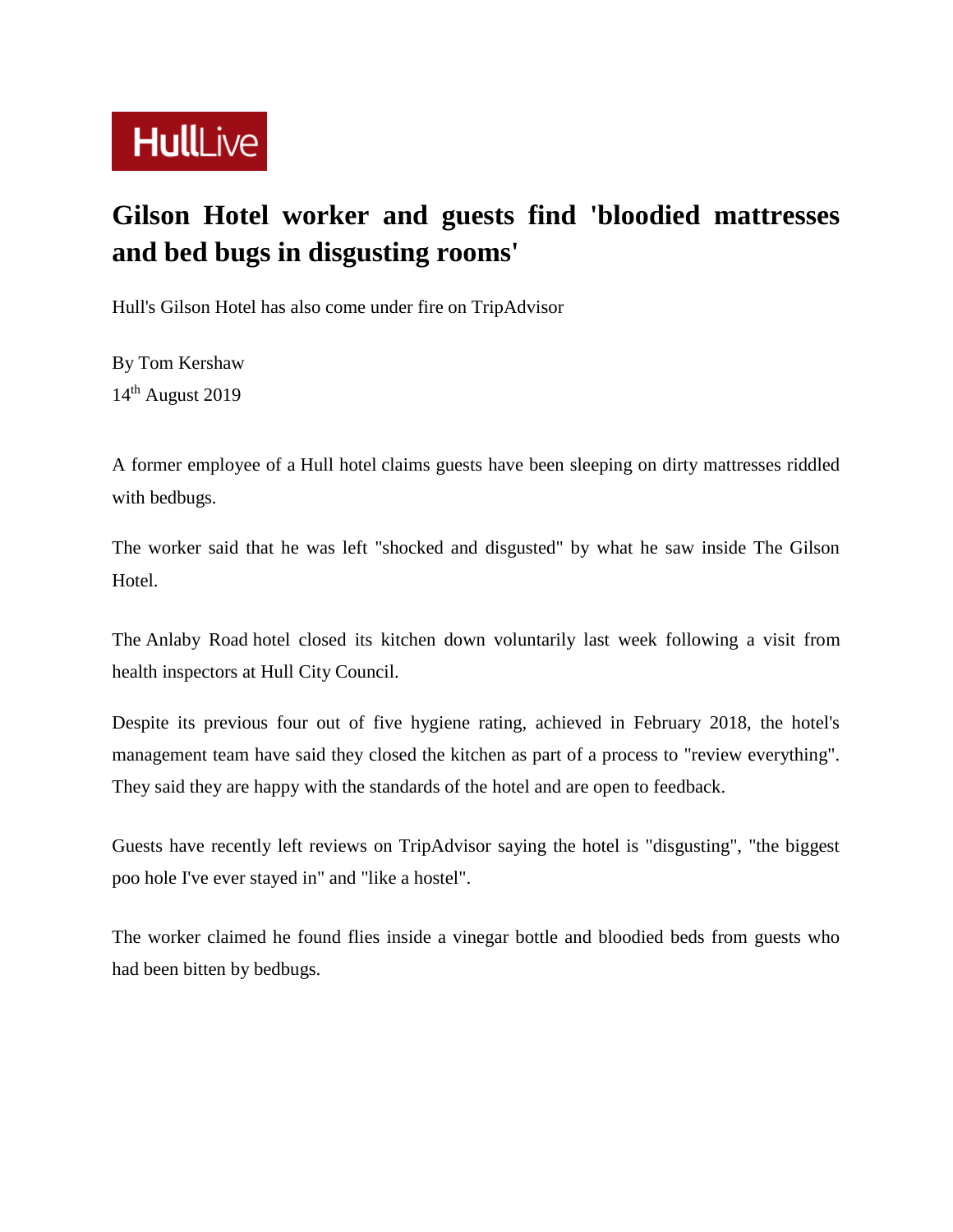

One of the beds at the hotel

He said: "It's disgusting, shocking and dirty - that's how I would sum it up. No one should stay. There was blood all over the bed.

"I was there when a couple kicked off about paying an extra £100 for a room. They had paid £129 for a basic room that should have been £27 because after midnight, there is an additional charge of £100 if you check in.

"The place is a dump, I cannot lie about that, look at the TripAdvisor reviews for God's sake.

"The owners just don't care, but they've actually taken on a manager from the Hilton to try and sort it all out, that's how bad it actually is.

"I've stayed there before in Hull and working there is just totally worse and the states of the rooms are bad - if there are any issues, they will say get away from the building."

He added: "It really opened my eyes working there. It was just a total waste of my time working there.

"I was asked to do other jobs - not just my own - like doing their IT because they have no one to do their systems."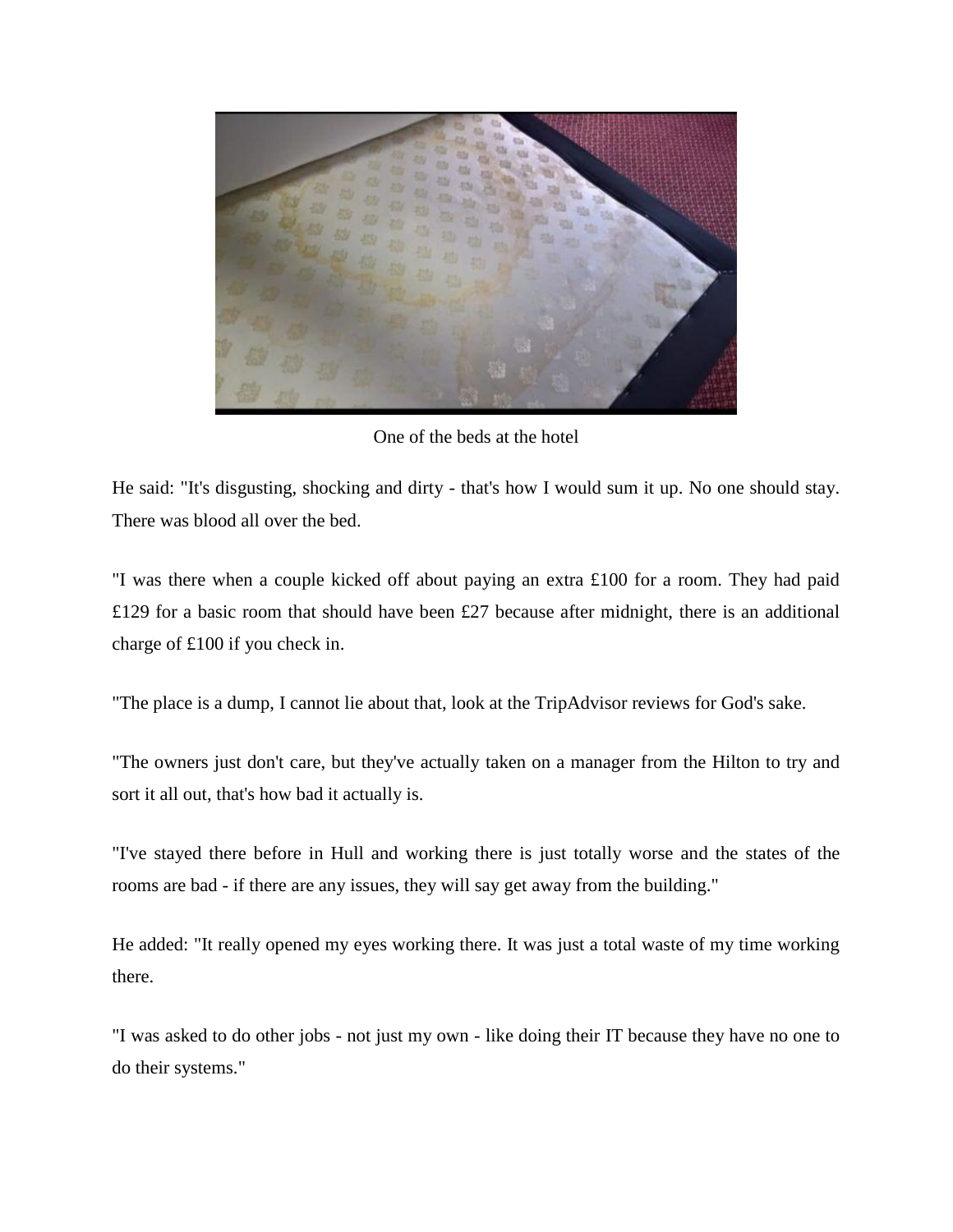

A picture of a stained mattress at The Gilson Hotel

A similar theme has appeared online in negative reviews following people's stays at the same hotel.

One posted on TripAdvisor: "Would never stay there again, I've seen homeless people with more class. It was that bad the bed bugs even had to get a wash. Outdated furniture and decor. And omg the lady on reception .. needs fumigating."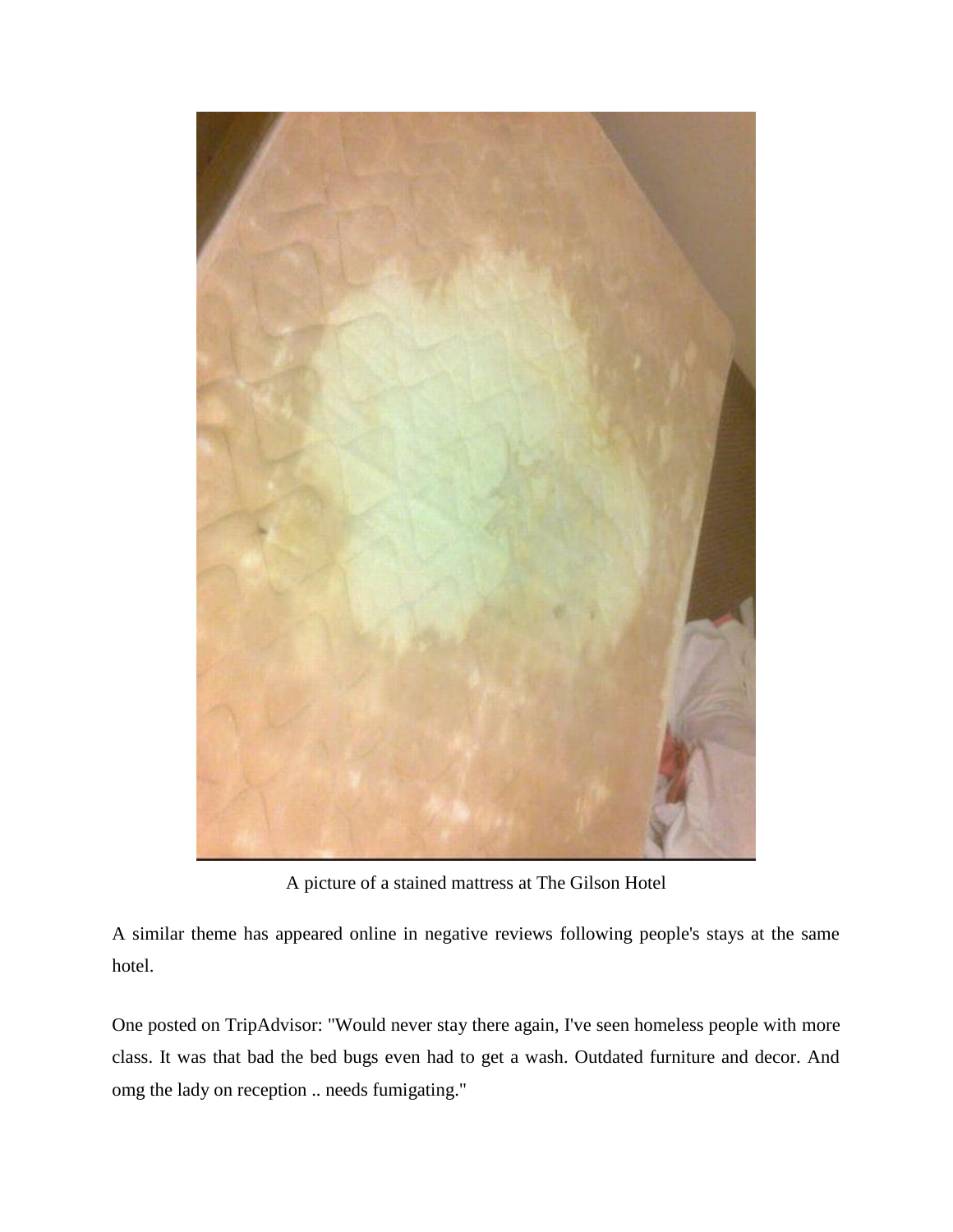Another said: "I don't normally write reviews, and ive stayed in a lot of cheap hotels all over the world.

"This place is the biggest poo hole I've ever had the misfortune to stay in. The staff are nice, but thats about it. EVERYTHING is disgusting, its like its not been cleaned in the last 20 years.

"The beer in the bar is off, the Pepsi in the bar had large chunks of slime in it. Drug addicts freely walking in and harassing guests. I have one more night to stay here.

"I will be leaving in the morning and checking in to literally anywhere else that has a room. Even a cardboard box would be an upgrade."

Another guest likened their visit to the 59-room hotel to "like staying at a hostel".

## **'This is the worst hotel in England'**

They wrote: "Omg this is the worst hotel ever that we have been in it looked awful as soon as we pulled up outside, the place was very hot inside the reception area, wasn't happy when told we had to leave a £50 deposit if any breakages fgs the place was wrecked, we booked for 2 days for my birthday treat and was very disappointed, when we got to our room it was awful very tired looking grubby curtains bugs in the room as the place must have had there heating on full blast even though it is summer.

"There were no toiletries in the bathroom just 1 toilet roll and smelly towels when you ran the water you could smell the drains up from the plug hole and you had to keep toilet seat down as it had an awful smell to, after the 1st night we checked out would not have been able to stop there another night we bought a pack of water as didn't want to use water in the bathroom it was that bad we are glad we didn't book breakfast there because I would not have had it worst hotel in England do please go elsewhere do not waste your money.

"It is awful it, needs knocking down can not believe booking.com have got this on their web site they need to look at the place again and take it off."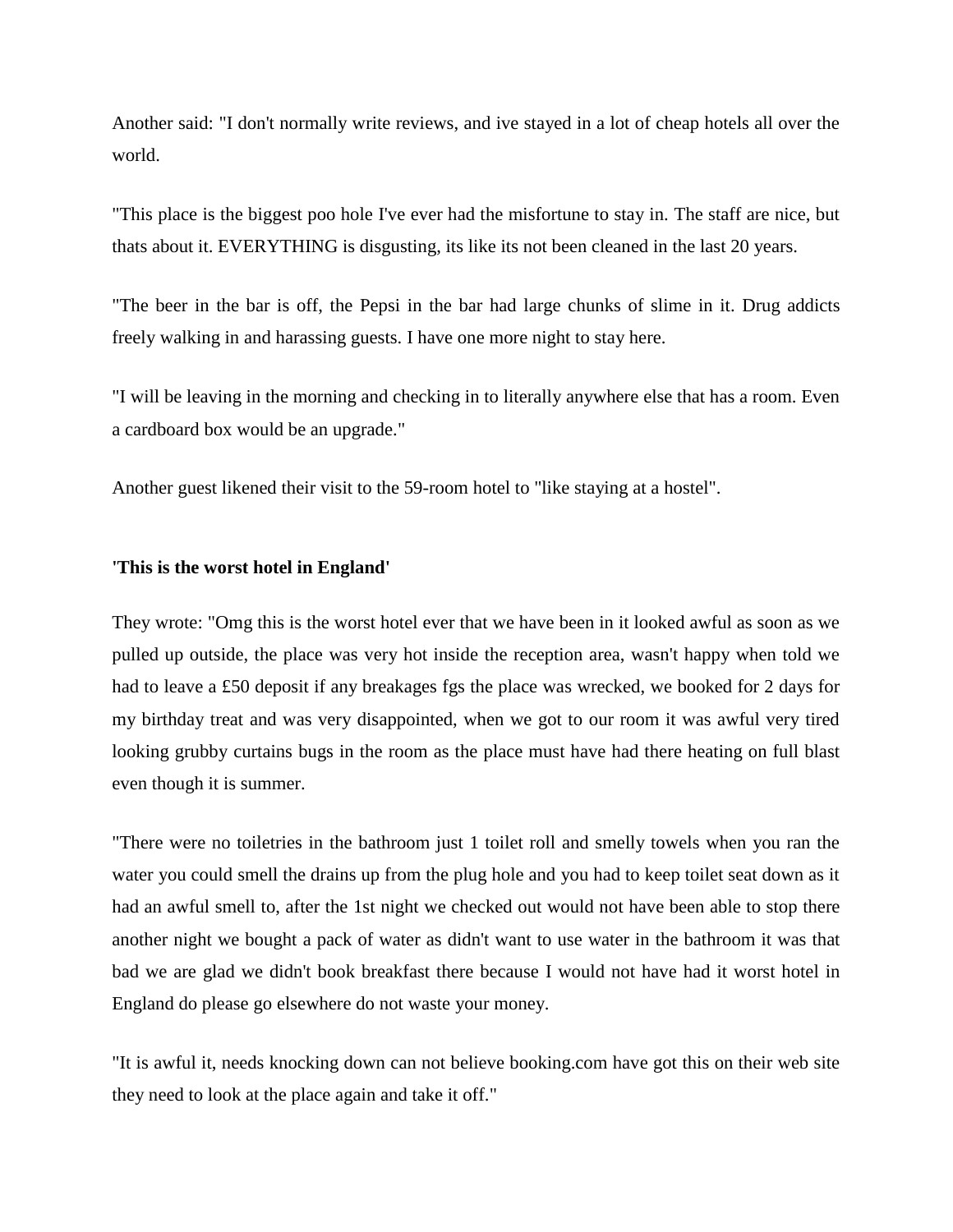

Gilson Hotel (Image: Peter Harbour)

However, other reviewers have praised the hotel for being cheap and close to the city centre.

One said: "If it's a quick head down you want then no problem but if it's a nice nights get away then this place isn't for you. Didn't bother us as didn't arrive until late on the evening and out first thing in the morning.

"You do get what you pay for. Very cheap budget hotel!"

## *The latest food hygiene ratings*

Another wrote: "The hotel from the outside looked very tired and dated. But on the inside it wasnt bad. The rooms where clean and spacious and the beds extremely comfortable."

Overall, the hotel has had 493 reviews with 133 describing it as terrible, 55 as poor and 115 as average.

A total of 115 people said it was very good while a further 72 said it was excellent.